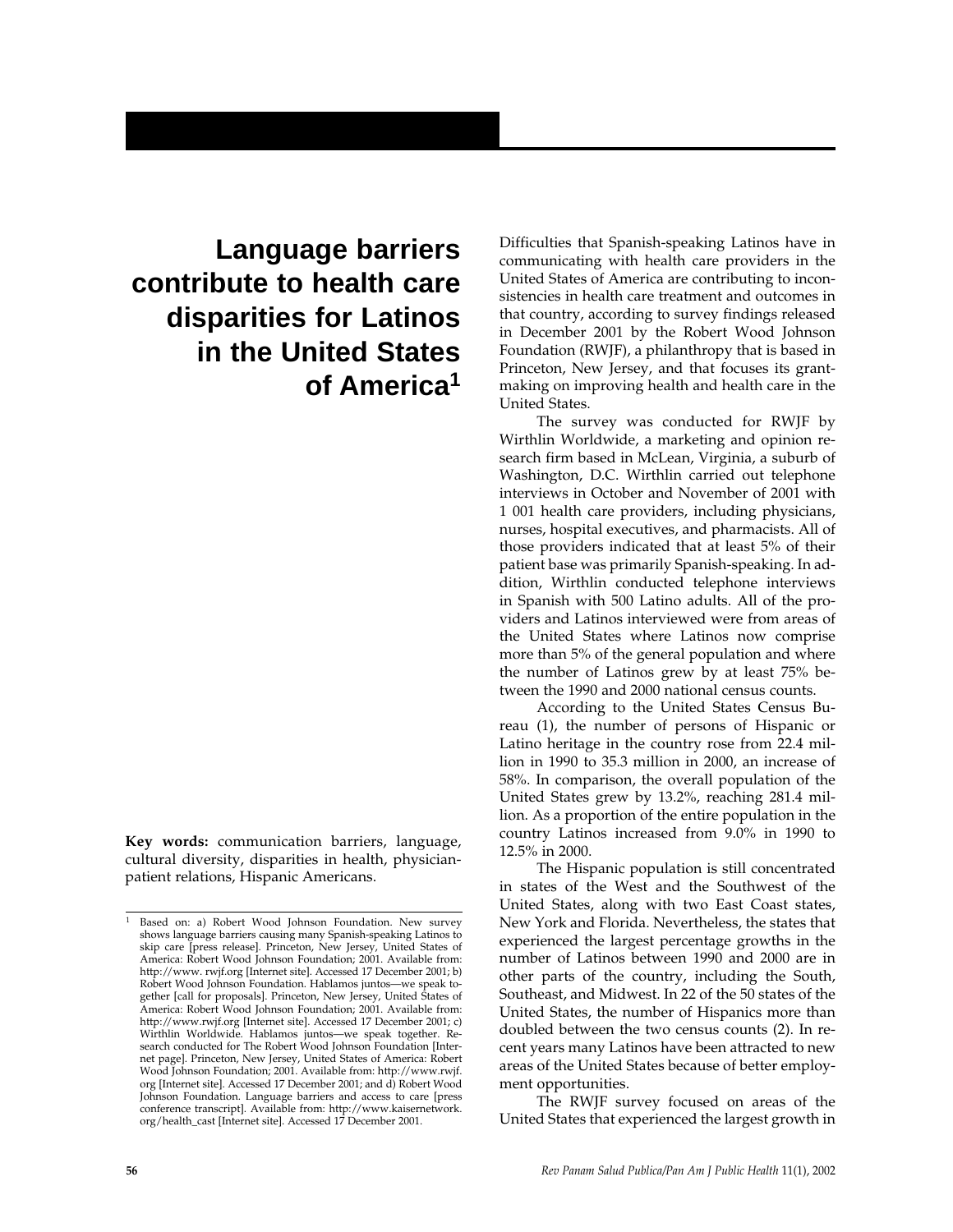the number of Latino residents between 1990 and 2000. Many of those areas historically have not had large, well-established Hispanic populations and lack the experience and capacity that other parts of the United States have in meeting the needs of Spanish-speaking patients. "The health care systems in states such as North Carolina, Arkansas, Georgia, Tennessee, and Alabama [which are in the South and the Southeast] are now faced with infrastructure challenges in addressing the health care needs of this surging population," explained Risa Lavizzo-Mourey, senior vice president and director of RWJF's health care group.

Patients who experience language barriers are part of a growing population. The United States Census Bureau found in the 2000 population count that 26.7 million Latinos in the United States over the age of 5 years speak Spanish at home, with some 12.4 million of them speaking English less than "very well."

### **COMMUNICATION DIFFICULTIES**

Both patients and providers believe that language barriers present serious obstacles to positive health outcomes, the RWJF survey found. According to patients, communication difficulties make it much harder to fully explain symptoms and to ask questions, to follow through with filling prescriptions, to believe that doctors understand their medical needs, to understand doctors' recommendations, and to see doctors as often as needed. In fact, 19% of the Latino adults surveyed reported that, due to language barriers, they had not sought care when they needed it.

The health care providers said that language difficulties make it harder for a patient to understand and follow through on the information that a doctor provides on a medical condition or disease, and also increase the risk that a doctor will not learn about some medication or home remedy that a patient is using. Language barriers also make it more difficult for the doctor to compile a complete, accurate medical history.

The RWJF research found that when languageinterpretation help is offered, it is often improvised or "makeshift." Fifty-one percent of the providers surveyed said that they often enlist help from staff members who speak Spanish, including clerical and maintenance personnel such as receptionists and even janitors. Another 29% said they rely on patients to bring in family members or friends who can translate for them. Another 15% of the providers said they retain an outside group to provide interpreting services either on-site or remotely, such as over the telephone. Another 4% of the providers said that

their organizations provide foreign-language training for their health professionals.

Patients told the surveyors that makeshift interpretation practices, such as using family members or untrained staff, often leave them feeling embarrassed, that their privacy has been compromised, and that the interpreters have omitted information. The Latino survey respondents also said these concerns cause them not to talk about personal issues when interpreters are present.

Cost is the single most important obstacle for organizations trying to overcome the language problems faced by Spanish-speaking patients, according to the health care providers who responded to the RWJF survey. That barrier was mentioned by 53% of the providers. A variety of other factors were mentioned, but much less frequently. Among these were: the problem is not a priority for the institution (13% of the respondents); there are no foreign-language skills on the staff (6%); a lack of training or knowledge of how to meet the language needs (6%); no resources or ideas for dealing with the problem (6%); and not enough time available (6%).

### **RESEARCH INITIATIVE**

"Medical [interpretation] is complicated and subtle," said Yolanda Partida, who is directing a new RWJF initiative called *Hablamos Juntos* ("We Speak Together"), which seeks to improve communications between health care providers and Latino patients. "The fact that nearly two-thirds of the patients in this [RWJF] survey have concerns about using interpreters indicates that these makeshift approaches are not working."

The new project is aimed at developing effective and affordable models using trained interpretation and translation services to help providers surmount language barriers. "The solutions to these problems are not clear," Partida said. "We are at an early stage in our understanding of how best to provide and pay for interpretation services." To learn more, the project will provide grants so health care providers can research ways to overcome existing language barriers in geographic areas with fast-growing Hispanic populations (see the sidebar entitled "Grants available to develop, test systems to overcome language difficulties").

*"Hablamos Juntos* is a starting point," said Lavizzo-Mourey. "We chose to focus on Spanish because of the size and growth of the Spanish-speaking population in the [United States]. But we hope that what we learn through this program will help patients and providers who encounter barriers from other languages."